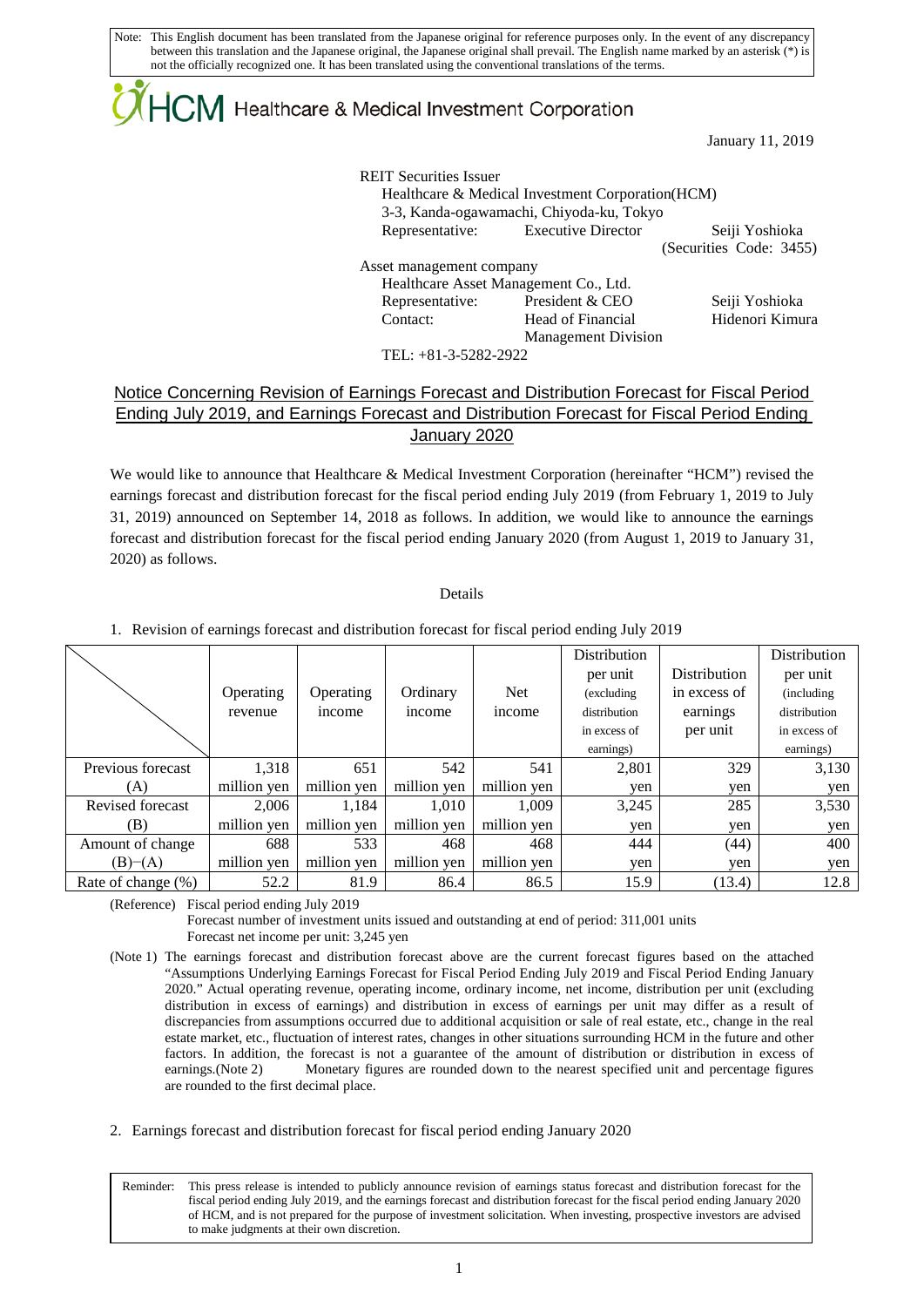|  |  | $\mathcal{M}$ HCM Healthcare & Medical Investment Corporation |
|--|--|---------------------------------------------------------------|
|--|--|---------------------------------------------------------------|

|                                   | Operating<br>revenue | Operating<br><i>n</i> come | Ordinary<br><i>n</i> come | <b>Net</b><br><i>ncome</i> | Distribution<br>per unit<br>(excluding)<br>distribution<br>in excess of<br>earnings) | Distribution<br>in excess of<br>earnings<br>per unit | Distribution<br>per unit<br>(including)<br>distribution<br>in excess of<br>earnings) |
|-----------------------------------|----------------------|----------------------------|---------------------------|----------------------------|--------------------------------------------------------------------------------------|------------------------------------------------------|--------------------------------------------------------------------------------------|
| Fiscal period<br>ending Jan. 2020 | 2.006                | 1.106                      | 929                       | 928                        | 2,987                                                                                | 283                                                  | 3,270                                                                                |
| (10th fiscal period)              | million yen          | million yen                | million yen               | million yen                | yen                                                                                  | ven                                                  | yen                                                                                  |

(Reference) Fiscal period ending January 2020

Forecast number of investment units issued and outstanding at end of period: 311,001 units Forecast net income per unit: 2,987 yen

(Note 1) The earnings forecast and distribution forecast above are the current forecast figures based on the attached "Assumptions Underlying Earnings Forecast for Fiscal Period Ending July 2019 and Fiscal Period Ending January 2020." Actual operating revenue, operating income, ordinary income, net income, distribution per unit (excluding distribution in excess of earnings) and distribution in excess of earnings per unit may differ as a result of discrepancies from assumptions occurred due to additional acquisition or sale of real estate, etc., change in the real estate market, etc., fluctuation of interest rates, changes in other situations surrounding HCM in the future and other factors. In addition, the forecast is not a guarantee of the amount of distribution or distribution in excess of earnings.

(Note 2) Figures are rounded down to the nearest specified unit.

3. Reason for revision and announcement

The assumptions underlying earnings forecast and distribution forecast for the fiscal period ending July 2019 announced on September 14, 2018 have changed due to the decision on acquisition and leasing of to-be-acquired assets announced in "Notice Concerning Acquisition and Leasing of Assets" separately announced today and the resolution on issuance of new investment units announced in "Notice Concerning Issuance and Secondary Offering of New Investment Units" dated today. The newly calculated operating revenue is up 10% or more from the forecast amount, ordinary income is up 30% or more from the forecast amount, net income is up 30% or more from the forecast amount and cash distribution is up 5% or more from the forecast amount. Accordingly, the forecast for the fiscal period ending July 2019 is being revised.

In addition, in conjunction, a new earning forecast and distribution forecast for the fiscal period ending January 2020 is being made based on the same assumptions as those mentioned above.

Please note that the earning forecast and distribution forecast for the fiscal period ending January 2019 announced on September 14, 2018 remain unchanged at this point in time.

\* This material is to be distributed to the Kabuto Club, Press Club of MLIT and Construction Trade Journal Press Club of MLIT

\* Website of HCM[: http://www.hcm3455.co.jp/](http://www.hcm3455.co.jp/)

L

Reminder: This press release is intended to publicly announce revision of earnings status forecast and distribution forecast for the fiscal period ending July 2019, and the earnings forecast and distribution forecast for the fiscal period ending January 2020 of HCM, and is not prepared for the purpose of investment solicitation. When investing, prospective investors are advised to make judgments at their own discretion.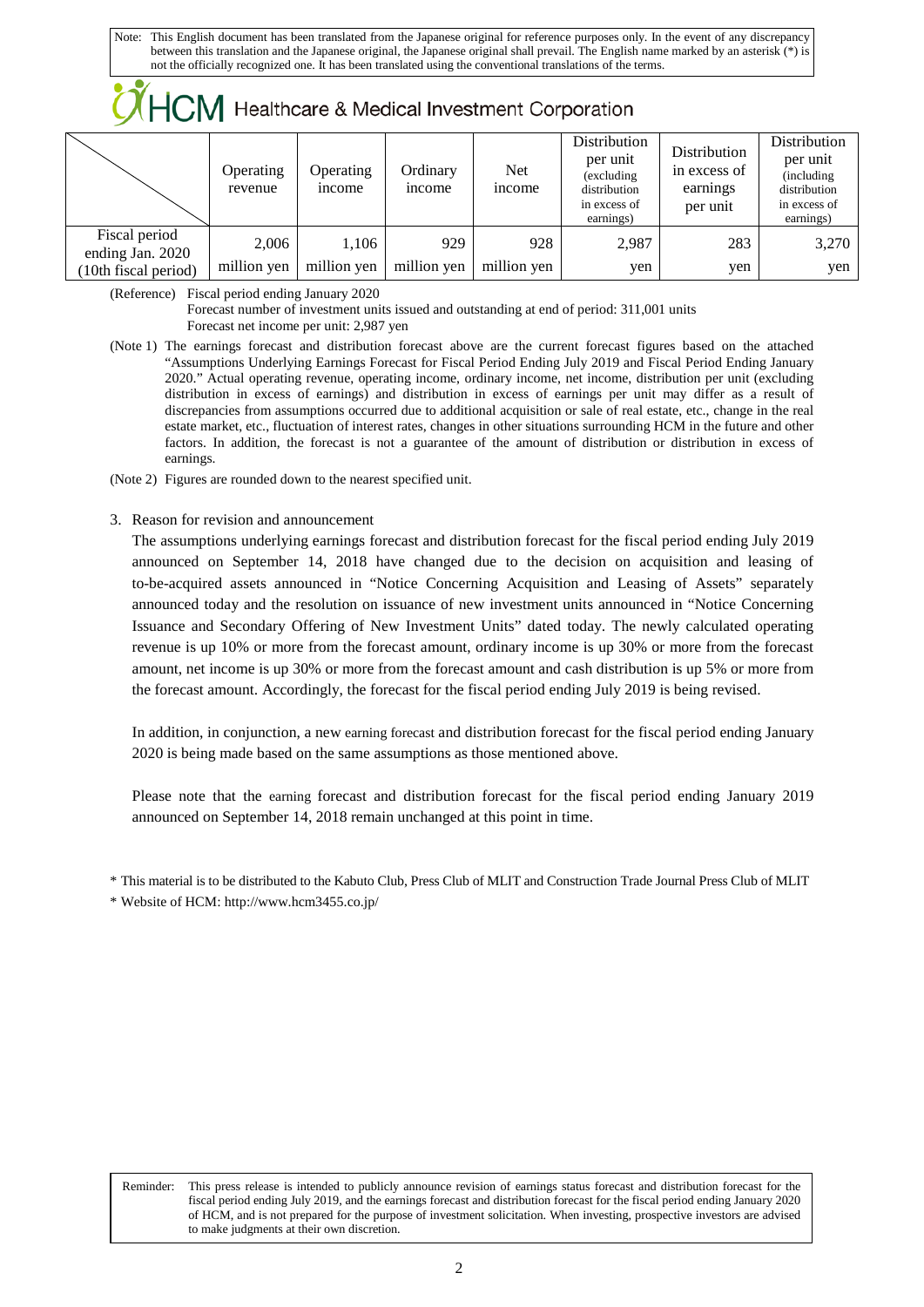$+C\mathsf{M}\,$  Healthcare & Medical Investment Corporation

[Attached document]

Assumptions Underlying Earnings Forecast

|--|

| Item         | Assumptions                                                                                                                                                                                            |  |  |  |  |  |
|--------------|--------------------------------------------------------------------------------------------------------------------------------------------------------------------------------------------------------|--|--|--|--|--|
|              | Fiscal period ending July 2019 (9th fiscal period): from February 1, 2019 to July 31,<br>➤                                                                                                             |  |  |  |  |  |
| Accounting   | 2019 (181 days)                                                                                                                                                                                        |  |  |  |  |  |
| period       | Fiscal period ending January 2020 (10th fiscal period): from August 1, 2019 to January<br>➤                                                                                                            |  |  |  |  |  |
|              | 31, 2020 (184 days)                                                                                                                                                                                    |  |  |  |  |  |
|              | The assumption is that, in addition to the real estate trust beneficiary rights that HCM<br>$\blacktriangleright$<br>owns as of the date of this document (27 properties in total) (hereinafter "Owned |  |  |  |  |  |
|              | Assets"), the real estate trust beneficiary rights to be newly acquired after issuance of                                                                                                              |  |  |  |  |  |
|              | new investment units as resolved at the board of directors' meeting of HCM held today                                                                                                                  |  |  |  |  |  |
|              | (hereinafter "To-be-Acquired Assets," and the Owned Assets and To-be-Acquired                                                                                                                          |  |  |  |  |  |
| Assets under | Assets collectively referred to as "Assets Under Management") will be acquired on                                                                                                                      |  |  |  |  |  |
| management   | February 1, 2019. For details of the To-be-Acquired Assets, please see "Notice                                                                                                                         |  |  |  |  |  |
|              | Concerning Acquisition and Leasing of Assets" separately announced today.                                                                                                                              |  |  |  |  |  |
|              | The assumption is that there will be no change (acquisition of new properties, disposal<br>➤                                                                                                           |  |  |  |  |  |
|              | of Assets Under Management, etc.) other than the acquisition of the To-be-Acquired<br>Assets through to the end of the fiscal period ending January 2020.                                              |  |  |  |  |  |
|              | In reality, there may be changes due to acquisition of new properties other than the<br>➤                                                                                                              |  |  |  |  |  |
|              | To-be-Acquired Assets, or disposal of Assets Under Management, etc.                                                                                                                                    |  |  |  |  |  |
|              | $\blacktriangleright$<br>Lease business revenue from the Owned Assets is calculated by taking into account the                                                                                         |  |  |  |  |  |
|              | lease agreements of each of the Assets Under Management in effect as of the date of this                                                                                                               |  |  |  |  |  |
|              | document, tenant trends, market trends, etc. Lease business revenue from the                                                                                                                           |  |  |  |  |  |
| Operating    | To-be-Acquired Assets is calculated by taking into account the information obtained<br>from the current owners, etc. of the To-be-Acquired Assets, lease agreements of the                             |  |  |  |  |  |
| revenue      | To-be-Acquired Assets scheduled to be in effect as of the scheduled date of acquisition                                                                                                                |  |  |  |  |  |
|              | of the To-be-Acquired Assets, tenant trends, market trends, etc.                                                                                                                                       |  |  |  |  |  |
|              | For operating revenue, the assumption is that there will be no default or non-payment of<br>≻                                                                                                          |  |  |  |  |  |
|              | rent by tenants.                                                                                                                                                                                       |  |  |  |  |  |
|              | The main components of rental business expenses, the major component of operating<br>➤                                                                                                                 |  |  |  |  |  |
|              | expenses, are as follows:                                                                                                                                                                              |  |  |  |  |  |
|              | Fiscal period<br>Fiscal period<br>ending July 2019<br>ending Jan. 2020                                                                                                                                 |  |  |  |  |  |
|              | 90 million yen<br>90 million yen<br>Property tax:                                                                                                                                                      |  |  |  |  |  |
|              | Repair expenses:<br>18 million yen<br>19 million yen                                                                                                                                                   |  |  |  |  |  |
|              | Depreciation :<br>440 million yen<br>442 million yen                                                                                                                                                   |  |  |  |  |  |
|              | Other expenses related to rent business:<br>44 million yen<br>44 million yen                                                                                                                           |  |  |  |  |  |
|              |                                                                                                                                                                                                        |  |  |  |  |  |
|              | ≻<br>Of rental business expenses, the major component of operating expenses, expenses other<br>than depreciation for the Owned Assets are calculated based on the past figures and                     |  |  |  |  |  |
|              | reflecting factors for change in expenses. Expenses other than depreciation for the                                                                                                                    |  |  |  |  |  |
| Operating    | To-be-Acquired Assets are calculated by taking into account the information obtained                                                                                                                   |  |  |  |  |  |
| expenses     | from the current owners, etc. and reflecting factors for change in expenses.                                                                                                                           |  |  |  |  |  |
|              | In general, real property tax and urban planning tax are calculated by period distribution<br>➤                                                                                                        |  |  |  |  |  |
|              | with the current owners and settled at the time of acquisition in the purchasing and                                                                                                                   |  |  |  |  |  |
|              | selling of real estate, etc., but as HCM incudes this settlement money in acquisition cost,                                                                                                            |  |  |  |  |  |
|              | such are not recorded as expenses in the year of acquisition. Therefore, for the<br>To-be-Acquired Assets, there will be no recording as expenses in the fiscal period                                 |  |  |  |  |  |
|              | ending July 2019, and real property tax and urban planning tax for fiscal 2020 will be                                                                                                                 |  |  |  |  |  |
|              | recorded as expenses from the fiscal period ending July 2020. For the To-be-Acquired                                                                                                                   |  |  |  |  |  |
|              | Assets, the total amount of real property tax and urban planning tax to be included in                                                                                                                 |  |  |  |  |  |
|              | acquisition cost is assumed to be 90 million yen.                                                                                                                                                      |  |  |  |  |  |
|              | Repair expenses are recorded as expenses in the amount that the asset management<br>➤                                                                                                                  |  |  |  |  |  |
|              | company (Healthcare Asset Management Co., Ltd.; hereinafter "Asset Management"<br>Company") assumes to be required in each business period per property. However, as                                   |  |  |  |  |  |

L Reminder: This press release is intended to publicly announce revision of earnings status forecast and distribution forecast for the fiscal period ending July 2019, and the earnings forecast and distribution forecast for the fiscal period ending January 2020 of HCM, and is not prepared for the purpose of investment solicitation. When investing, prospective investors are advised to make judgments at their own discretion.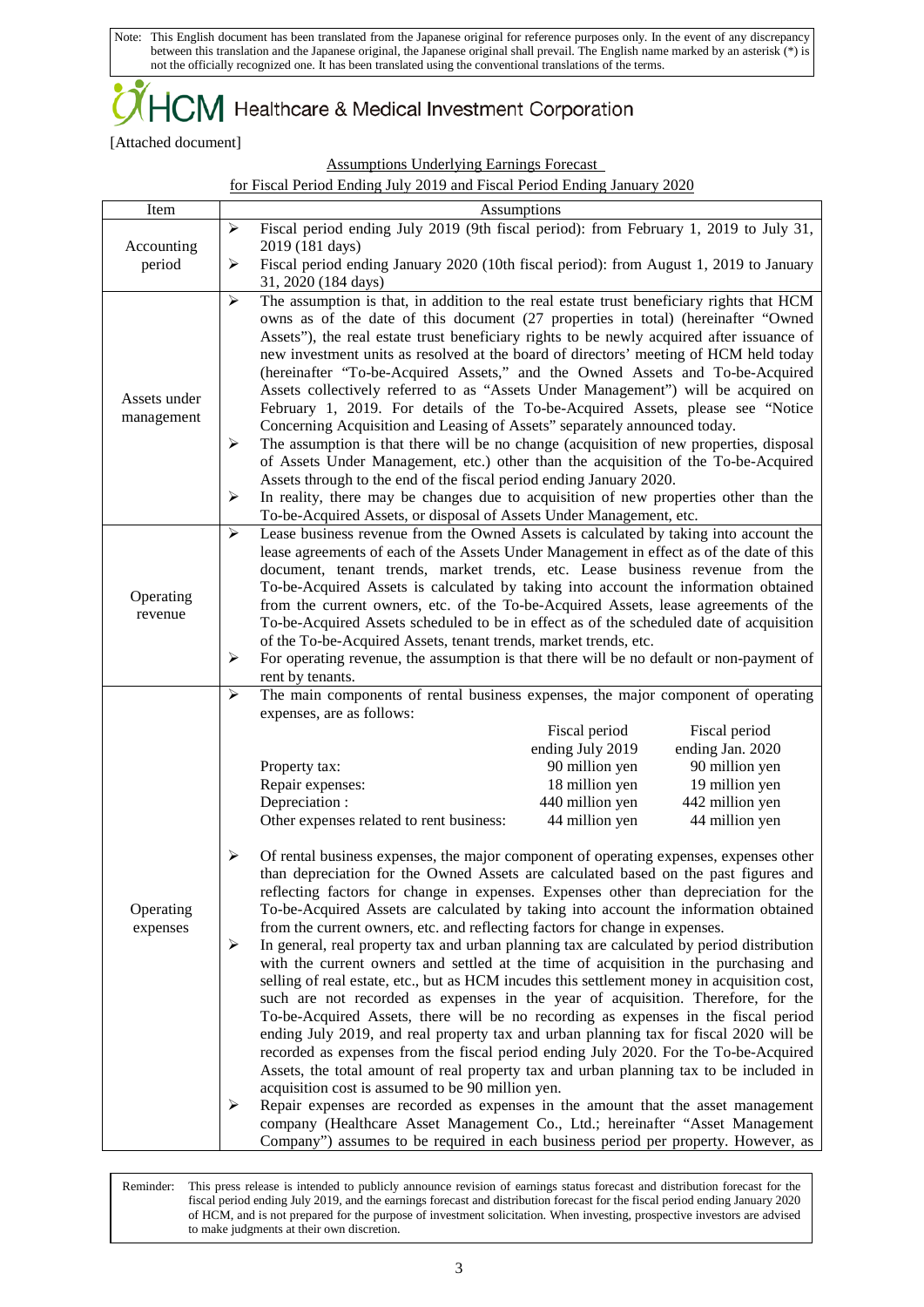|                                           | HCM Healthcare & Medical Investment Corporation                                                                                                                                                                                                                                                                                                                                                                                                                                                                                                                                                                                                                                                                                                                                                                                                                                                                                                                                                                                                                                                                                                                                                                                                             |
|-------------------------------------------|-------------------------------------------------------------------------------------------------------------------------------------------------------------------------------------------------------------------------------------------------------------------------------------------------------------------------------------------------------------------------------------------------------------------------------------------------------------------------------------------------------------------------------------------------------------------------------------------------------------------------------------------------------------------------------------------------------------------------------------------------------------------------------------------------------------------------------------------------------------------------------------------------------------------------------------------------------------------------------------------------------------------------------------------------------------------------------------------------------------------------------------------------------------------------------------------------------------------------------------------------------------|
|                                           | repair expenses may increase or additional repair may be required due to unpredictable<br>reasons, actual expanses may differ significantly from the forecast.<br>Depreciation is calculated by using the straight-line method inclusive of incidental<br>➤<br>expenses, etc.<br>Asset management fee payable to the Asset Management Company is expected to be<br>➤<br>142 million yen for the fiscal period ending July 2019 and 202 million yen for the fiscal                                                                                                                                                                                                                                                                                                                                                                                                                                                                                                                                                                                                                                                                                                                                                                                           |
|                                           | period ending January 2020.                                                                                                                                                                                                                                                                                                                                                                                                                                                                                                                                                                                                                                                                                                                                                                                                                                                                                                                                                                                                                                                                                                                                                                                                                                 |
| Non-operating<br>expenses                 | Investment unit issuance expenses associated with the issuance of new investment units<br>➤<br>are amortized by using the straight-line method over a period of 3 years, and are<br>assumed to be 10 million yen for the fiscal period ending July 2019 and 10 million yen<br>for the fiscal period ending January 2020.<br>Interest expenses and other borrowing-related expenses are assumed to be 163 million<br>➤<br>yen for the fiscal period ending July 2019 and 166 million yen for the fiscal period<br>ending January 2020.                                                                                                                                                                                                                                                                                                                                                                                                                                                                                                                                                                                                                                                                                                                       |
| Loans                                     | As of today, HCM has a balance of loans outstanding of 22,450 million yen. The<br>➤<br>assumption is that the 1,000 million yen loan due for repayment on January 31, 2019<br>will be refinanced, that a total amount of 13,750 million yen will be borrowed on<br>February 1, 2019 from qualified institutional investors as provided in Article 2,<br>Paragraph 3, Item 1 of the Financial Instruments and Exchange Act to pay a part of the<br>funds for acquisition of the To-be-Acquired Assets and related expenses, and that a<br>1,750 million yen loan prepayment will be made, bringing the balance of loans<br>outstanding to 34,450 million yen. In addition, the proceeds from the issuance of new<br>investment units by third-party allotment (5,614 units (upper limit)) stated in<br>"Investment units" below is expected to be used to repay the loans borrowed as funds for<br>acquisition of the To-be-Acquired Assets or used as cash on hand to pay a part of the<br>funds for acquisition of specified assets in the future.<br>With the issuance of new investment units to be issued this time, LTV is expected to be<br>➤<br>50.8% for the fiscal period ending July 2019 and 50.8% for the fiscal period ending<br>January 2020. |
|                                           | LTV is calculated by using the following formula:<br>➤<br>$LTV$ = Total interest-bearing liabilities $\div$ Total assets $\times$ 100<br>LTV may vary depending on the issuing value of new investment units to be issued this<br>➤<br>time.                                                                                                                                                                                                                                                                                                                                                                                                                                                                                                                                                                                                                                                                                                                                                                                                                                                                                                                                                                                                                |
| Investment<br>units                       | The assumption is that, in addition to the investment units issued and outstanding as of<br>≻<br>today of 193,107 units, the maximum number of investment units planned to be newly<br>issued in the issuance of new investment units (112,280 units) and issuance of new<br>investment units by third-party allotment (5,614 units (upper limit)) as resolved at the<br>board of directors' meeting of HCM held today of 117,894 units in total will all be<br>issued. For details of the issuance of new investment units, please see "Notice"<br>Concerning Issuance and Secondary Offering of New Investment Units" announced<br>today.<br>➤<br>The assumption is that there will be no change in the number of investment units due to<br>issuance of new investment units, etc. other than the above through to the end of the<br>fiscal period ending July 2019 and the end of the fiscal period ending January 2020.                                                                                                                                                                                                                                                                                                                                |
|                                           | Distribution per unit is calculated on the basis of the forecast number of investment units<br>➤<br>issued and outstanding at the end of the fiscal period ending July 2019 and the end of the<br>fiscal period ending January 2020 of 311,001 units, which includes the abovementioned<br>maximum number of investment units planned to be newly issued of 117,894 units in<br>total.                                                                                                                                                                                                                                                                                                                                                                                                                                                                                                                                                                                                                                                                                                                                                                                                                                                                      |
| Distribution<br>per unit<br>(excluding    | Distribution per unit (excluding distribution in excess of earnings) is calculated with the<br>➤<br>assumption being the cash distribution policy provided in the Articles of Incorporation<br>of HCM.                                                                                                                                                                                                                                                                                                                                                                                                                                                                                                                                                                                                                                                                                                                                                                                                                                                                                                                                                                                                                                                      |
| distribution<br>in excess of<br>earnings) | Distribution per unit (excluding distribution in excess of earnings) may vary due to<br>➤<br>various factors, including fluctuation in rent revenue accompanying change in Assets<br>Under Management, change in tenants, etc. or incurrence of unexpected repairs.                                                                                                                                                                                                                                                                                                                                                                                                                                                                                                                                                                                                                                                                                                                                                                                                                                                                                                                                                                                         |
| Distribution<br>in excess of              | ➤<br>The amount of distribution in excess of earnings per unit is calculated pursuant to the<br>policies provided in the Articles of Incorporation of HCM, policies provided below,                                                                                                                                                                                                                                                                                                                                                                                                                                                                                                                                                                                                                                                                                                                                                                                                                                                                                                                                                                                                                                                                         |

L Reminder: This press release is intended to publicly announce revision of earnings status forecast and distribution forecast for the fiscal period ending July 2019, and the earnings forecast and distribution forecast for the fiscal period ending January 2020 of HCM, and is not prepared for the purpose of investment solicitation. When investing, prospective investors are advised to make judgments at their own discretion.